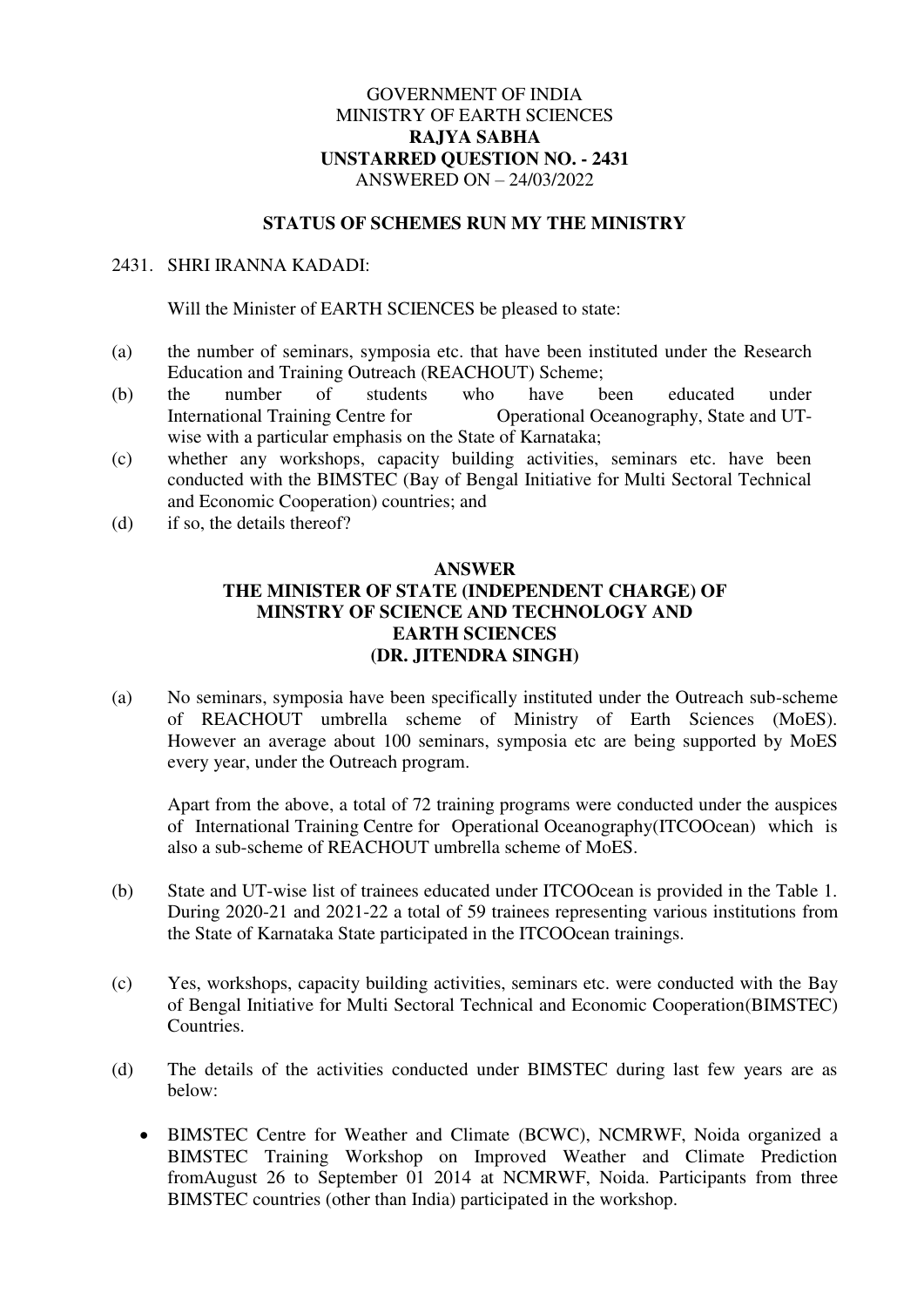- One scientist, Department of Meteorology and Hydrology, Myanmar, visited BCWC, NCMRWF for one year since February 2016 for pursuing collaborative research on weather and climate.
- The Governing Board (GB) meeting and the Scientific Advisory Committee (SAC) meeting of BIMSTEC Centre for Weather and Climate (BCWC) were held at NCMRWF on 30th July 2018. Following the GB and SAC meetings a workshop on "Severe Weather/Climate Disaster Warning for BIMSTEC Region "was held on 31 July 2018 in which the scientists from the member countries participated.
- In December 2019 four officers from National Centre for Hydrology and Meteorology (NCHM) Bhutan visited NCMRWF and attended a short-term training of two-weeks duration on numerical weather/climate modelling and data assimilation.
- NCMRWF organized an international conference on "Ensemble Methods in Modelling and Data Assimilation (EMMDA)" during 24-26 February 2020. Invitations were sent to the National Hydromet departments of the BIMSTEC member countries to participate. A scientist from Thailand Meteorological Department attended this conference and delivered a talk.
- An online workshop cum training programme on "Use of Ensemble Model Forecast Products for Weather/Climate" was held in March 2021. National Hydromet (NHM) Departments of all the BIMSTEC member countries, Indian Institute of Tropical Meteorology (IITM) and National Disaster Management Authority (NDMA) of India participated in this 3-day long workshop cum training programme.
- An online training programme on "Recent Development in Weather/Climate Modelling and Data Assimilation" and a scientific workshop on "Outstanding Challenges in Forecasting with Models" are scheduled to be held between 24 -29 March 2022. An online meeting regarding this was held on 21st February 2022 to finalize the agenda of the forthcoming online training and science workshop. The representatives from the National Hydromet Departments of the member countries participated in this meeting.